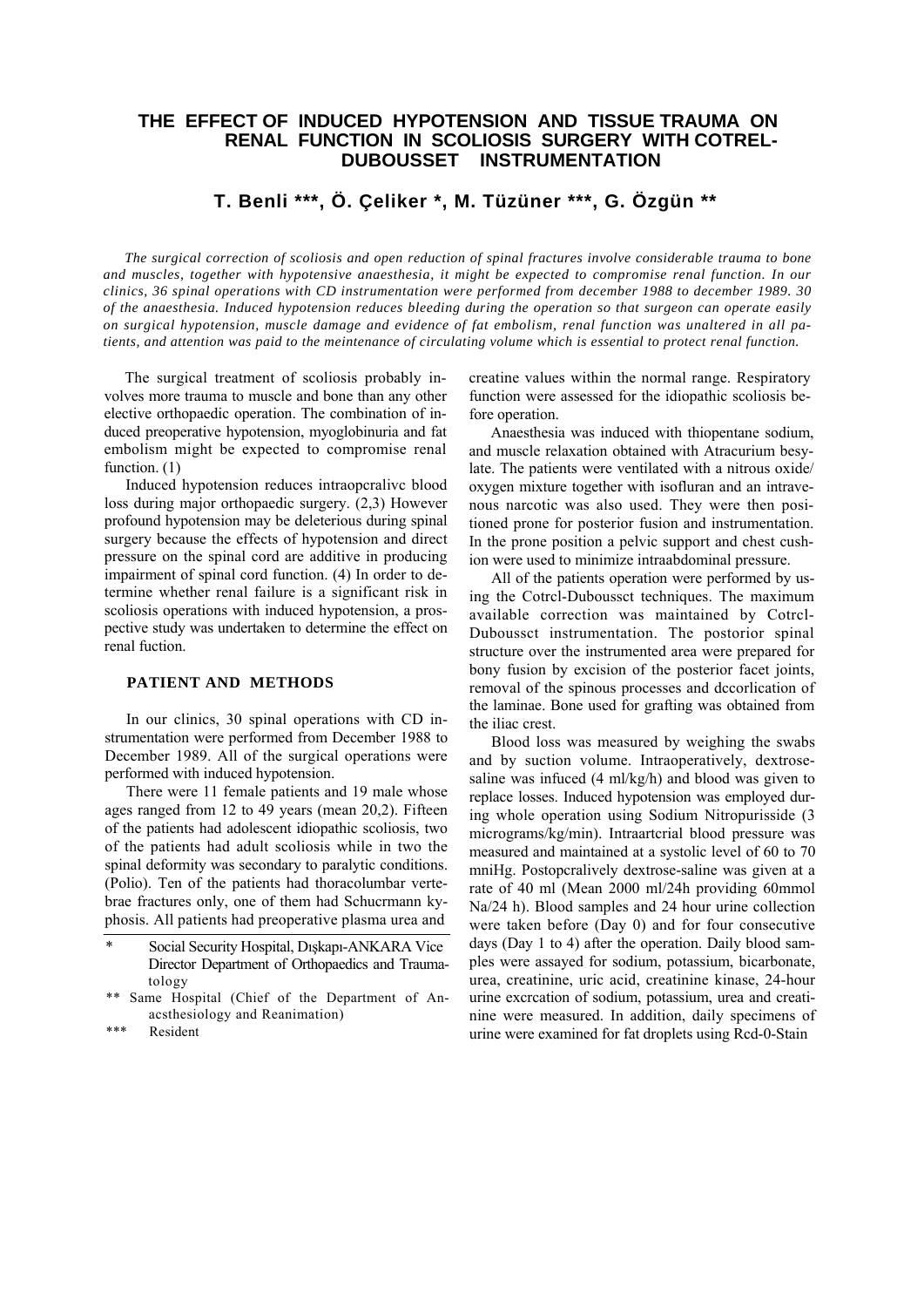and tested Multistix-Test strips. Results arc cxpcrcsscd as mean with standart deviation, and comparison was made with preoperative values using paired Student's ttests.

#### RESULTS

Blood pressure was maintained at low levels during the operation in all patients, the mean lowest systolic pressure was 60 mmHg, range 40-1 lOmmHg.

Average blood loss was 300 cc. For compansating this loss an average of 280 cc of blood was used. In spite of induced hypotension we had to use 5 units of blood for 2 patients. No patients had any neurological complications as a result of the operation. Neurologic examinations of the all patients were normal, postopcra lively.

All of the patients had their biochemical analyses in normal ranges preoperatively. The results of the blood and urine samples taken on the 1., 2., 3. and 4. postoperative days arc shown in Table 1. We observed that renal function wasn't impaired. Plasma and urine crcalininc levels were normal in all of the patients. Though average values were in the highest levels of normal range, (Average plasma crcatininc level ling/ dl, range 0,7-1,2 mg/dl) they fell progressively in following period (Table 1). Clcarcncc of crcatinine were in the same way, first it was high (but in the normal ranges) then it fell progressively.

In the plasma Na and K values we observed a slight fall on the first postoperative day. On the second postoperative day the fall was maximum. On the second postoperative day we observed hypopotassemia and hyponalrcmia in the 24 of the patients (80 %). But

Table 1: Averages of the laboratory findings of the patients on the first, third and fourth postoperative (PO) day.

|                   | Normal        | PO                      | PO             | PO              | <b>PO</b>       |
|-------------------|---------------|-------------------------|----------------|-----------------|-----------------|
|                   | Values        | <b>1ST DAY</b>          | 2ND DAY        | <b>3RD DAY</b>  | 4TH DAY         |
| Plasma Creatinine | $0, 5 - 1, 2$ | 1,1                     | 1,0            | 0,9             | 0, 6            |
| Mg/d1             |               | $(0, 9 - 1, 2)$         | $(0, 7-1, 1)$  | $(0, 6 - 1, 0)$ | $(0, 5 - 0, 8)$ |
| Urine Creatinine  | $11 - 26$     | 24                      | 21,1           | 16              | 13              |
| Mg/d1. Kg/24h     |               | $(22-26)$               | $(18-23)$      | $(11-19)$       | $(11-17)$       |
| Creatinine Clr*   | 88-134        | 114                     | 120            | 126             | 130             |
| M1/Min/1, 73M2    |               | $(121-132)$             | $(103-128)$    | $(109-132)$     | $(129-133)$     |
| Bun               | $7 - 18$      | 29,1                    | 20             | 24,4            | 26,3            |
| Mg/d1             |               | $(16-34)$               | $(14-28)$      | $(20-27)$       | $(21-28)$       |
| Urine Nitrogen    | $12 - 20$     | 33.4                    | 24             | 28              | 30              |
| Gr/D1             | X.            | $(28-38)$               | $(20-31)$      | $(22-32)$       | $(24-34)$       |
| Uric Acid         | $3, 2 - 8$    | 5                       | 6.1            | 6               | 4,4             |
| Mg/D1             |               | $(4-7)$                 | $(4-8)$        | $(4-7)$         | $(3, 2, -6)$    |
| Plasma Na         | 136-146       | 130                     | 120            | 137             | 140             |
| Eq/Lt             |               | $(121 - 138)$           | $(11-124)$     | $(134-139)$     | $(136-146)$     |
| Urine Na          | $40 - 220$    | 34                      | 28             | 51              | 68              |
| Eq/Lt/24h         |               | $(32-38)$               | $(25-31)$      | $(39-63)$       | $(48-89)$       |
| Plasma K          | $3, 5 - 5, 1$ | $\overline{\mathbf{3}}$ | 2,8            | 3,8             | 4,6             |
| Eq/Lt             |               | $(2,9-3,6)$             | $(2,6-3,4)$    | $(3,6-4,6)$     | $(4, 1-5, 1)$   |
| Urine K           | $25 - 125$    | 22                      | 18             | 27              | 58              |
| Eq/Lt/24h         |               | $(18-24)$               | $(14-20)$      | $(25-46)$       | $(44-91)$       |
| Creatinine Kinase | $12 - 80$     | 3021                    | 3033           | 3000            | 2800            |
| IU/Lt             |               | $(436 - 5025)$          | $(438 - 5029)$ | $(429-5010)$    | $(430 - 5000)$  |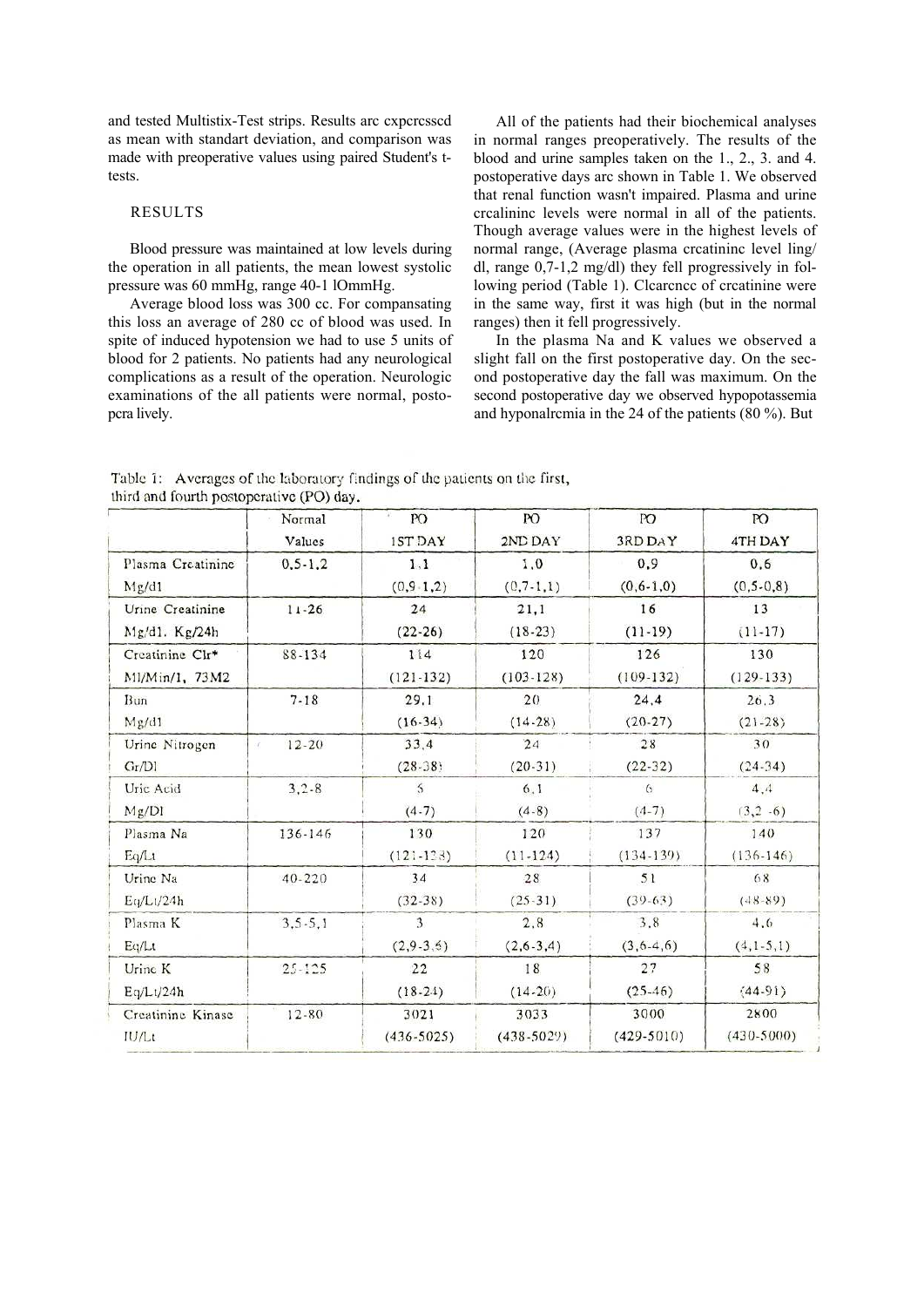on the fourth postoperative day all the patients reached to normal values. Also the urine levels were in correlation with plasma levels.

Plasma urea rose slightly on day 1st, fell on day 2nd and returned to preoperative levels by day 4th this was associated with a progressive increase of urinary urea exereation.

Muscle break down was reflected by a marked elevation of creatinine kinase on day 1st (main 436-5025) which continiued on to Day 4th.

Plasma bicarbonate levels did not alter significantly. Uric acid levels were within the normal limits in all patients. In 4 patients we observed fat droplets in the urine on the first or second postoperative day.  $(13,3\%)$ 

### **DISCUSSION**

The operative correction of scoliosis or open reduction of the spinal fracture and posterior fusion is one of the most tissue-destructive form of non-ablative surgery now being practised.

Because of the conception that induced hypotension creates an impairment in renal and spinal functions, this method is not a widely accepted method for spinal surgery. But in some reports it is shown that renal and spinal functions arc protected as well. (1,4,5) Our report is in this way too. C-D technique which provides a rigid internal fixation and correction in 3 planes by using multiplex hooks and rods is abviously much more traumatic than the Harrington technique. Trauma on the muscle are shown by the rise on plasma creatinine kinase levels. This rise is ofcourse more than a rise seen in the other orthopaedic operations like osteotomy. The increasing urinary urea reflects the postoperative catabolic state of these patients with negative nitrogen balance.

Several factors arc relevant to the postoperative hyponatremia seen in this study. ln all major operations sodium and water retantion by the kidneys results from increased corlisol levels (LeQuesne, Cochrane and Fieldman-1985) and stimulation of renin and vasopressin release by hypovolemia (Cochrane et al 1981). Additionally dextrose-saline infusion, probably is inaduquate to correct the deficit of total body sodium, and results in dilutional hyponalremia. An increased sodium replacement would seem justifiable, perhaps as plasma rather than in crystalloid form. Similary the development of hypopotassemia would make potassium suplcmcnts appropriate. (6,7)

We observed fat droplets in urine in 4 of the patients (13,3). Two of them showed an impairment of the respiratory function lest performed in the first control one month after the operation. In spite of this we observed a 7,7 *%* rise in respiratory function of the remaning patients on the first control. In these 2 patients there was a 2,8 % fall in respiratory function. But in the second controls that was held 3 months after the operation these two patients showed were idiopathic thoracal lordoscoliosis. With the derotation performed by using C-D technique progrrcssion of vital capacity is reported by some authors (8,9). With the exception of these two patients our results arc in the same way. This fall in the vital capacity is probably related to fat embolism in pulmoncr circulation.

Spinal cord function may be impaired by either fall in blood pressure or by occlusion of the arterial blood supply during correction of scoliosis (4). In spite of the induced hypotensive anaesthesia we didn't see any neurologic impairment in our patients.

We believe that hyponatrcmia and hypokalcmia seen in some patients on the early postoperative days can be corrected by infusion of the saline and dextrose solution with the potassium until the third postoperative day.

By the direct effect on smooth muscles of artcriols and small venas, sodium nitroprussid provides a marked fall of blood pressure. One of the most important advantages of sodium nitroprussidc is that when the infusion is ceased blood pressure immediately returns to normal levels and so the patient can be awakened for a wake-up test.

There arc a lot of papers reporting that lessening of blood loss is evident with induced hypotensive anaesthesia. Anaesthetic management plays a crucial role in limiting intraoperativc blood loss during corrective surgery for scoliosis. Induced hypotension is an essential part of the anesthetic techniques used in spinal surgery because it reduces intraopcralivc blood loss, the need for blood transfusion and improves operating conditions by providing a bloodless operating field. (10,11,12) Therefore we concluded that during the major spinal surgery, infusion risk is lessened and bloodless operating area provides advantages to surgeon and lessens the risk of infection.

Here in this study in spite of the muscle break down and the risk of fat embolism we didn't sec any impairment of renal function after Cotrcl-Dubousset Instrumentation technique used for correction of the scoliosis or reduction of vertebral fractures and posterior fusion.